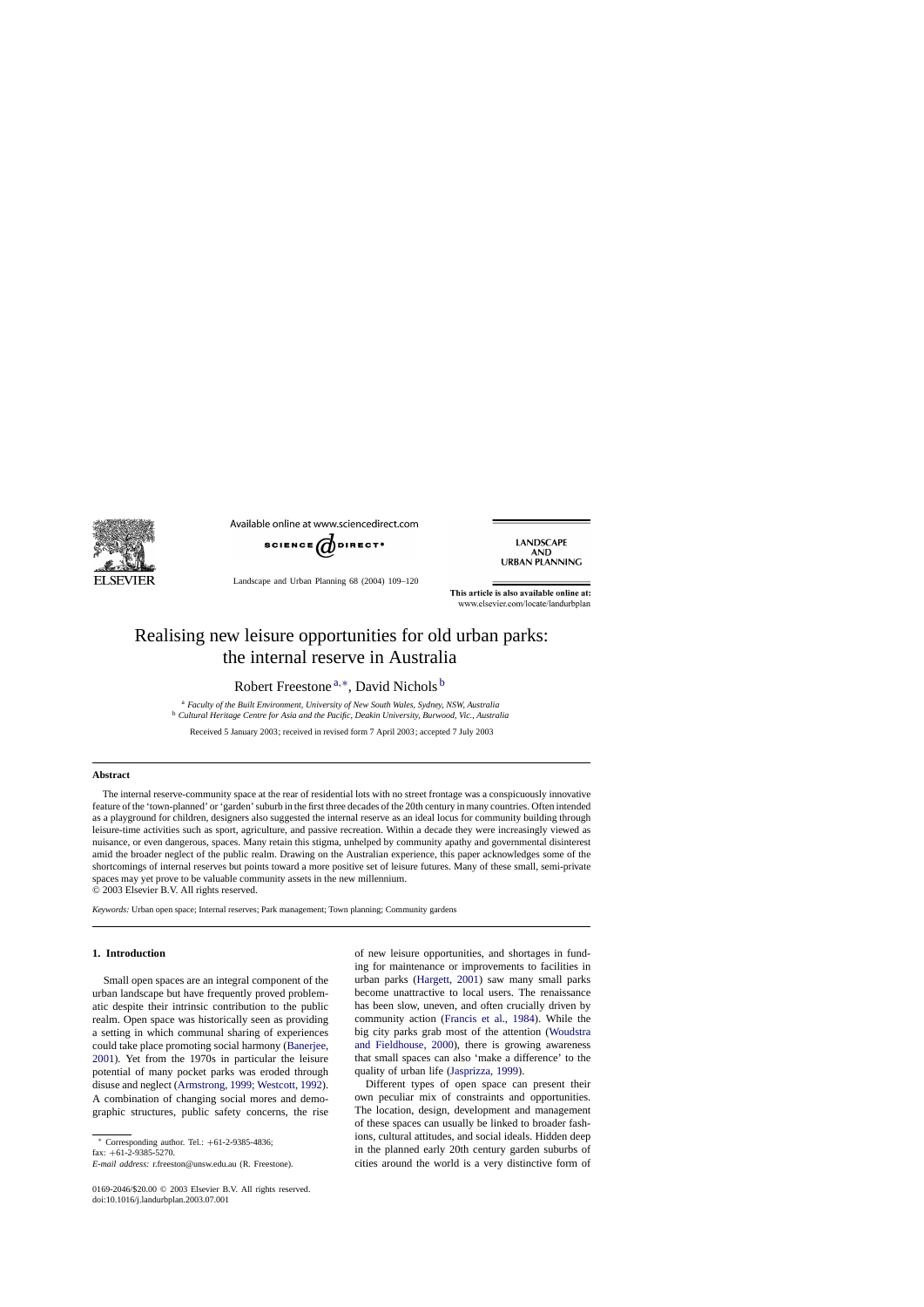urban open space: the 'internal reserve' or 'interior park'. A feature of many suburbs planned on 'town planning lines', these parks embodied a concatenation of contemporary hopes and aspirations for a new form of socially engineered suburban living stressing health, productivity, morality and efficiency. Parks as neighbourhood lungs were both the symbolic and functional epicentres of the house-and-garden communities which would be the antithesis of the horrors of slum and tenement living [\(Miller, 2002\).](#page--1-0) The internal reserve was conceived as the virtual cornerstone of community life, inconspicuously offering a democratic range of locally sensitive leisure options to complement home and work.

Our empirical material is drawn from Australian cities where suburban reformers of 80 years ago have left a legacy of these secret spaces which are not only interesting historically but raise a range of planning and management issues. In quantitative terms, the scale of the problem is not large. There are perhaps only about 100 of these small parks nationwide. What is significant, however, is how diffuse and similar the issues raised are for a category of parkland that slips below the radar of most urban open space classifications [\(Daly, 2000\).](#page--1-0) Most could perhaps be classed as the 'small undeveloped open spaces' recognised by [Richards \(1994\).](#page--1-0) Through its exclusive nature, the internal reserve often confounds the distinction between public and private space. A handful of reserves have matured well and remain a focal point for community activity. The majority are under-utilised and unattractive. Still others have been erased entirely by inclusion in surrounding residential allotments or comprehensively redeveloped for non-leisure uses, a growing threat with the current urban policy preoccupation with suburban densification through infill development. Elimination remains a preferred option for some local authorities who prefer not to have responsibility for these lands.

What should we do about these open spaces? The paper draws on an ongoing research project aimed at informing analysis of general issues of conservation, resource and landscape management, and urban planning through an intensive investigation of a micro-scale urban feature (introduced in [Freestone](#page--1-0) [and Nichols, 2002a\)](#page--1-0). It has proceeded through the triangulating of historic planning texts, subdivision plans, street directories, interviews with park managers, and detailed field inventory in every Australian state. Our survey integrates past, present and future, but the primary focus here is looking ahead. This paper reviews the phenomenon of internal reserves with particular reference to their potential as re-invigorated community assets. It describes a range of reserve types, sketches their historical pedigree, discusses some of the management problems presented, and identifies a number of revitalisation scenarios stressing community and environmental themes. Our view is that internal reserves—better understood—represent a hidden activity resource for local communities.

### **2. Types of internal reserves**

The particular type of open space under investigation requires definition. There are various forms of urban open space from all eras which might be categorised under the label of 'internal reserve'. There are similarities in modern-day cluster housing estates (sacrificing private yards for shared greens often held in community title) and Radburn layouts (where small culs-de-sac pierce superblocks structured around pedestrian-only reserves, walkways and bikeways). Our focus is the relatively cohesive and identifiable subset created as part of the first wave of mass planned garden suburb development in Australia between the First and Second World Wars. They were a national phenomenon, surviving today in the middle-ring suburbs of major metropolitan centres and some regional centres. [Fig. 1](#page--1-0) depicts an archetypal house-locked internal reserve with two narrow rights-of-way from perimeter streets; it is unnamed and described only by the surveyors' annotation—'for public recreation'. [Fig. 2](#page--1-0) illustrates a reserve in a 1920s garden suburb subdivision in a southern Sydney suburb. Although mowed regularly by the local council, it remains a typically underused space with dimension, aspect and access problems making it unsuitable for organised recreation despite its expanse. Spaces like these are now at risk from developers as locations for medium density infill development.

Internal reserves are not homogeneous but there are some recurring characteristics ([Table 1\)](#page--1-0). They are rarely named and often remain unrecorded by commercially-produced street directories. No signage or other street landmarks may exist to guide the casual